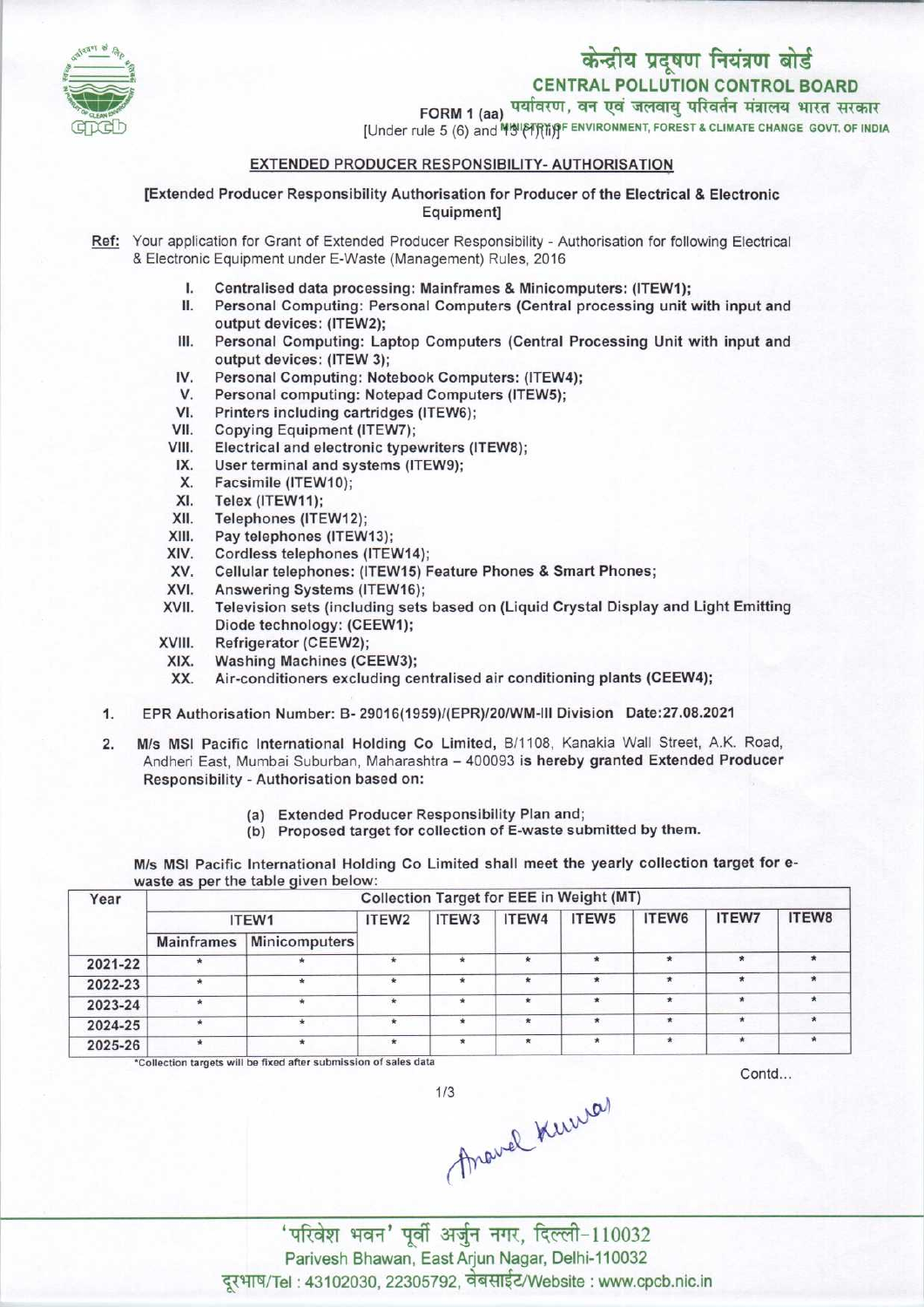

| Year    | <b>Collection Target for EEE in Weight (MT)</b> |         |         |             |         |         |                       |                     |  |  |
|---------|-------------------------------------------------|---------|---------|-------------|---------|---------|-----------------------|---------------------|--|--|
|         | ITEW9                                           | ITEW10  | ITEW11  | ITEW12      | ITEW13  | ITEW14  | ITEW15                |                     |  |  |
|         |                                                 |         |         |             |         |         | <b>Feature Phones</b> | <b>Smart Phones</b> |  |  |
| 2021-22 | $\star$                                         | ۰       |         | $\star$     | $\star$ | $\star$ | $\star$               |                     |  |  |
| 2022-23 | ۰                                               | $\star$ |         | $*$         | $\star$ | $\star$ | $\ast$                |                     |  |  |
| 2023-24 | $\star$                                         | ÷       | $\star$ | $\star$     | ÷       | $\star$ | $\star$               |                     |  |  |
| 2024-25 | $*$                                             | $\star$ |         | $\pmb{\pi}$ |         |         | $\frac{1}{2}$         |                     |  |  |
| 2025-26 | $\star$                                         | $\star$ | $\star$ | $\star$     | $\star$ | $\star$ | $\ast$                |                     |  |  |

| Year    | <b>Collection Target for EEE in Weight (MT)</b> |         |                   |                   |         |  |  |  |  |
|---------|-------------------------------------------------|---------|-------------------|-------------------|---------|--|--|--|--|
|         | ITEW16                                          | CEEW1   | CEEW <sub>2</sub> | CEEW <sub>3</sub> | CEEW4   |  |  |  |  |
| 2021-22 | ∗                                               | ×       |                   |                   |         |  |  |  |  |
| 2022-23 |                                                 | $\star$ |                   | 金                 |         |  |  |  |  |
| 2023-24 |                                                 |         |                   | $\star$           |         |  |  |  |  |
| 2024-25 | $\star$                                         | $\star$ |                   |                   |         |  |  |  |  |
| 2025-26 |                                                 | $\star$ |                   |                   | $\star$ |  |  |  |  |

\*Collection targets will be fixed after submission of sales data

- 3. The Authorisation shall be valid for a period of five (5) years from date of issue with following conditions:
	- i. You shall strictly follow the approved Extended Producer Responsibility plan, a copy of which is enclosed herewith as Enclosure-I;
	- ii. You shall ensure that collection mechanism or collection Centres are set up or designated as per the details given in the Extended Producer Responsibility plan and that shall be completed before the proposed dates if any in the EPR Plan (list of collection Centres and the toll free numbers for reverse logistics enclosed);
	- iii. You shall ensure that all the collected e-waste is channelized to your PROs M/s Reteck Envirotech Private Limited, Plot No. 4 A, MIDC, Taloja, Tal. Panvel, Dist. Raigad and record shall be maintained at dismantler/recycler and at your end.
	- iv. You shall maintain records, in Form-2 of these Rules, of e-waste and make such records available for scrutiny by Central Pollution Control Board;
	- v. You shall file annual returns in Form-3 to the Central Pollution Control Board on or before 30th day of June following the financial year to which that returns relates.

## vi. General Terms & Conditions of the Authorisation:

- a.The authorisation shall comply with provisions of the Environment (Protection) Act, <sup>1986</sup> and the E-waste (Management) Rules,2016 made there under;
- b. The authorisation or its renewal shall be produced for inspection at the request of an officer authorised by the Central Pollution Control Board;
- c.Any change in the approved Extended Producer Responsibility plan should be informed to Central Pollution Control Board within 15 days on which decision shall be communicated by Central Pollution Control Board within sixty days;

**Contd** 

213<br>Around Kunner  $2/3$